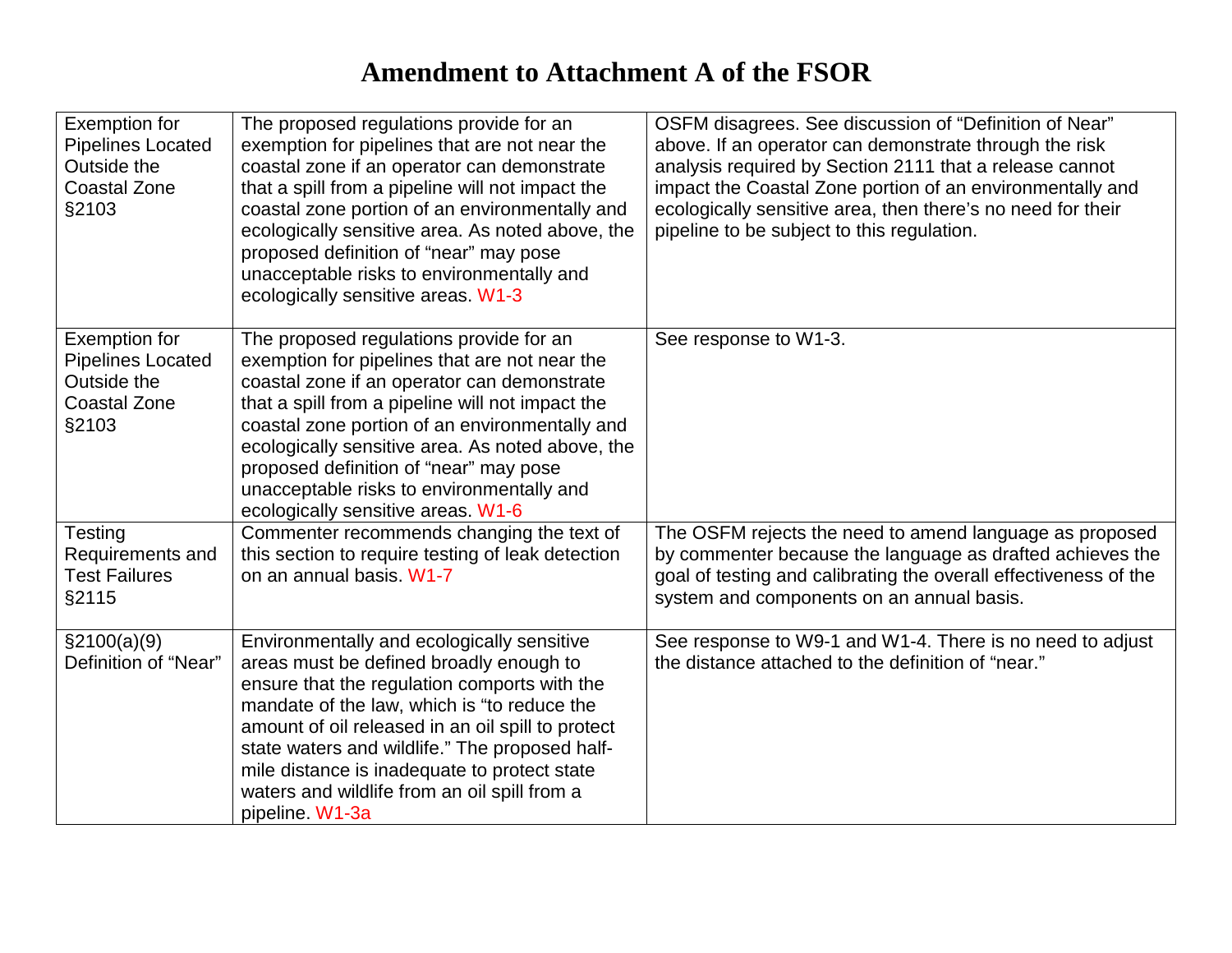## **Amendment to Attachment A of the FSOR**

| \$2100(a)(9)<br>Definition of "Near" | Commenter recommends amending the<br>definition of near to the following because a half<br>mile may not be adequate to protect sensitive<br>areas: "Near" means a location from which a<br>spill from a pipeline may impact an<br><b>Environmentally and Ecologically Sensitive</b><br>Area in the Coastal Zone. W1-3b                                                                                                          | See response to W9-1, W1-3, W1-3a, and W1-4. There is no<br>need to adjust the distance attached to the existing definition<br>of "near."                                                                                                                                                                                                                                                                                                                                                                                                                                                                                                                                                                                                                               |
|--------------------------------------|---------------------------------------------------------------------------------------------------------------------------------------------------------------------------------------------------------------------------------------------------------------------------------------------------------------------------------------------------------------------------------------------------------------------------------|-------------------------------------------------------------------------------------------------------------------------------------------------------------------------------------------------------------------------------------------------------------------------------------------------------------------------------------------------------------------------------------------------------------------------------------------------------------------------------------------------------------------------------------------------------------------------------------------------------------------------------------------------------------------------------------------------------------------------------------------------------------------------|
| General                              | Further modifications must be made to ensure<br>compliance with both AB 864 and SB 295.<br>These modifications include: ensuring<br>protection of all potentially affected<br>environmentally and ecologically sensitive<br>areas, requiring annual inspections of all<br>pipelines, and requiring automatic shutoff<br>systems unless deemed infeasible. W1-9a                                                                 | The OSFM sees no need to make further modifications to the<br>language of the text. SB 295 is not part of this rulemaking and<br>therefore outside the scope. Broadly, the OSFM finds the<br>regulations as drafted to ensure protection of environmentally<br>and ecologically sensitive areas through submitted risk<br>analysis. All pipelines are inspected annually under the SB<br>295 regulations, which are not subject to this rule making. The<br>statute does not state that automatic shutoff systems are the<br>only way to comply with the mandates of AB 864, however<br>they must be considered as part of a risk analysis. Therefore,<br>automatic shutoff systems will be considered by operators,<br>while the OSFM will evaluate for effectiveness. |
| General                              | We are concerned, however, that the<br>regulations as drafted do not ensure full<br>compliance with AB 864 and SB 295, and that<br>they expose environmentally and ecologically<br>sensitive areas to potential harm from future oil<br>spills by limiting the scope of regulated<br>pipelines, failing to require annual inspections<br>of leak detection systems, and failing to require<br>automatic shutdown systems. W1-9b | See response to W1-2 and W1-9a.                                                                                                                                                                                                                                                                                                                                                                                                                                                                                                                                                                                                                                                                                                                                         |
| General                              | The proposed regulation must be modified to<br>protect all potentially affected environmentally<br>and ecologically sensitive areas, require annual<br>inspections of all pipelines, and require                                                                                                                                                                                                                                | See response to W1-2 and W1-9a.                                                                                                                                                                                                                                                                                                                                                                                                                                                                                                                                                                                                                                                                                                                                         |